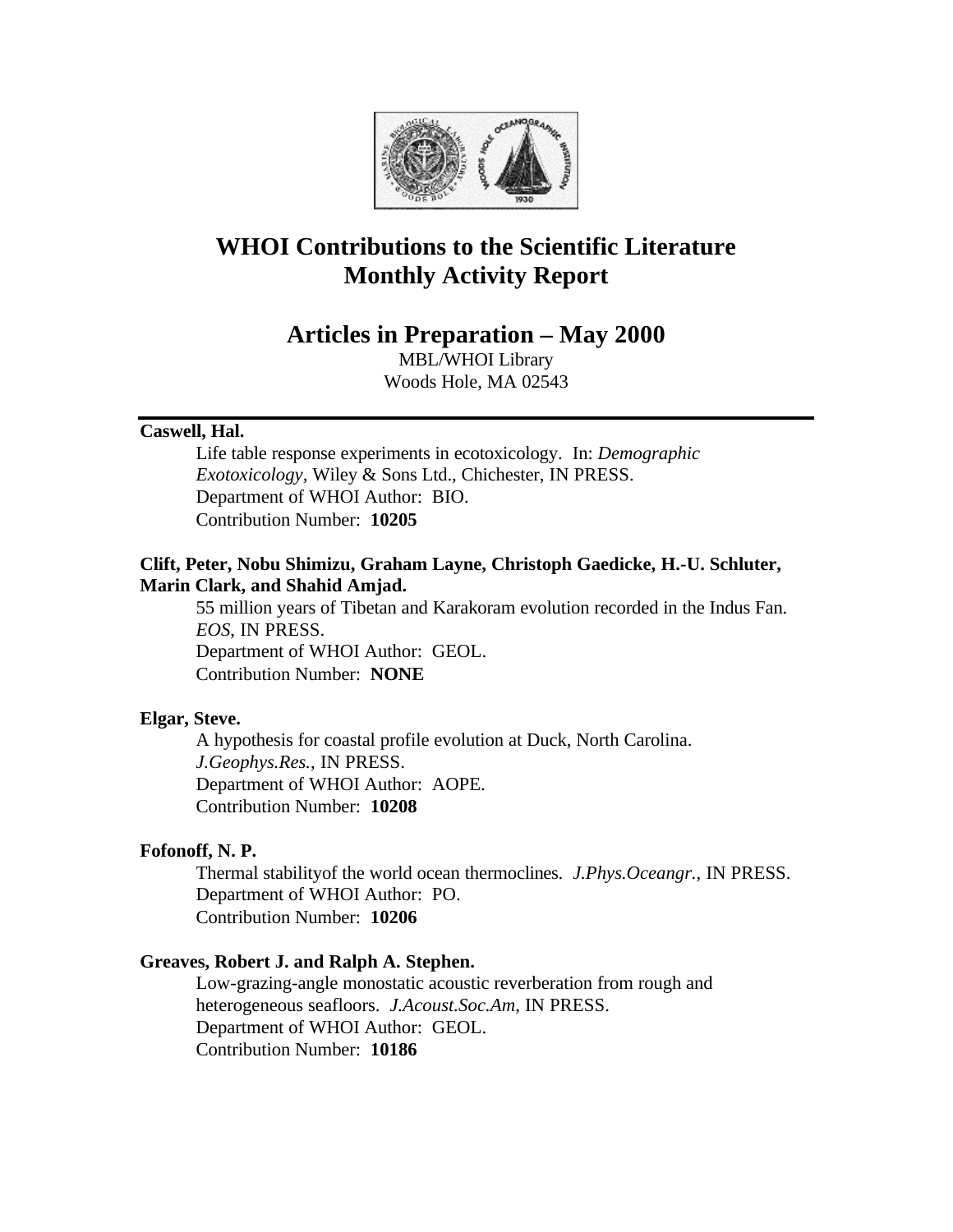## **Harris, Robert N., Richard P. Von Herzen, Marcia K. McNutt, Grant Garven, and Kelsey Jordahl.**

Submarine hydrogeology of the Hawaiian archipelagic apron, part 1, heat flow patterns north of Oahu and Maro Reef. *J.Geophys.Res.*, IN PRESS. Department of WHOI Author: GEOL. Contribution Number: **10207**

## **Hill, Mark F., Jon D. Witman, and Hal Caswell.**

A Markov chain model of a rocky subtidal community: Succession and species interaction in a complex assemblage. *Ecology*, IN PRESS. Department of WHOI Author: BIO. Contribution Number: **10188**

### **Hill, Mark F. and Hal Caswell.**

The effects of habitat destruction in finite landscapes: A chain-binomial metapopulation model. *Oikos*, IN PRESS. Department of WHOI Author: BIO. Contribution Number: **10189**

## **Jin, Di and Hauke Kite-Powell.**

Historical performance of shipyards in the United States: A dynamic shift-share analysis. *Int.J.Marit.Econ.*, IN PRESS. Department of WHOI Author: MPC. Contribution Number: **10191**

#### **LaCasce, J. H., A. Bower, and H. Zhang.**

Relative dispersion in the subsurface North Atlantic. *J.Mar.Res.*, IN PRESS. Department of WHOI Author: PO. Contribution Number: **10196**

## **Lavender, Kara L., Russ E. Davis, and W. Brechner Owens.**

Direct velocity measurements in the Labrador and Irminger Seas describe pathways of Labrador Sea water. *Nature*, IN PRESS. Department of WHOI Author: PO. Contribution Number: **10202**

## **Mauritzen, C., Y. Morel, J. Paillet.**

On the influence of Mediterranean water on the central waters of the North Atlantic Ocean. *Deep-Sea Res.*, IN PRESS. Department of WHOI Author: PO. Contribution Number: **10190**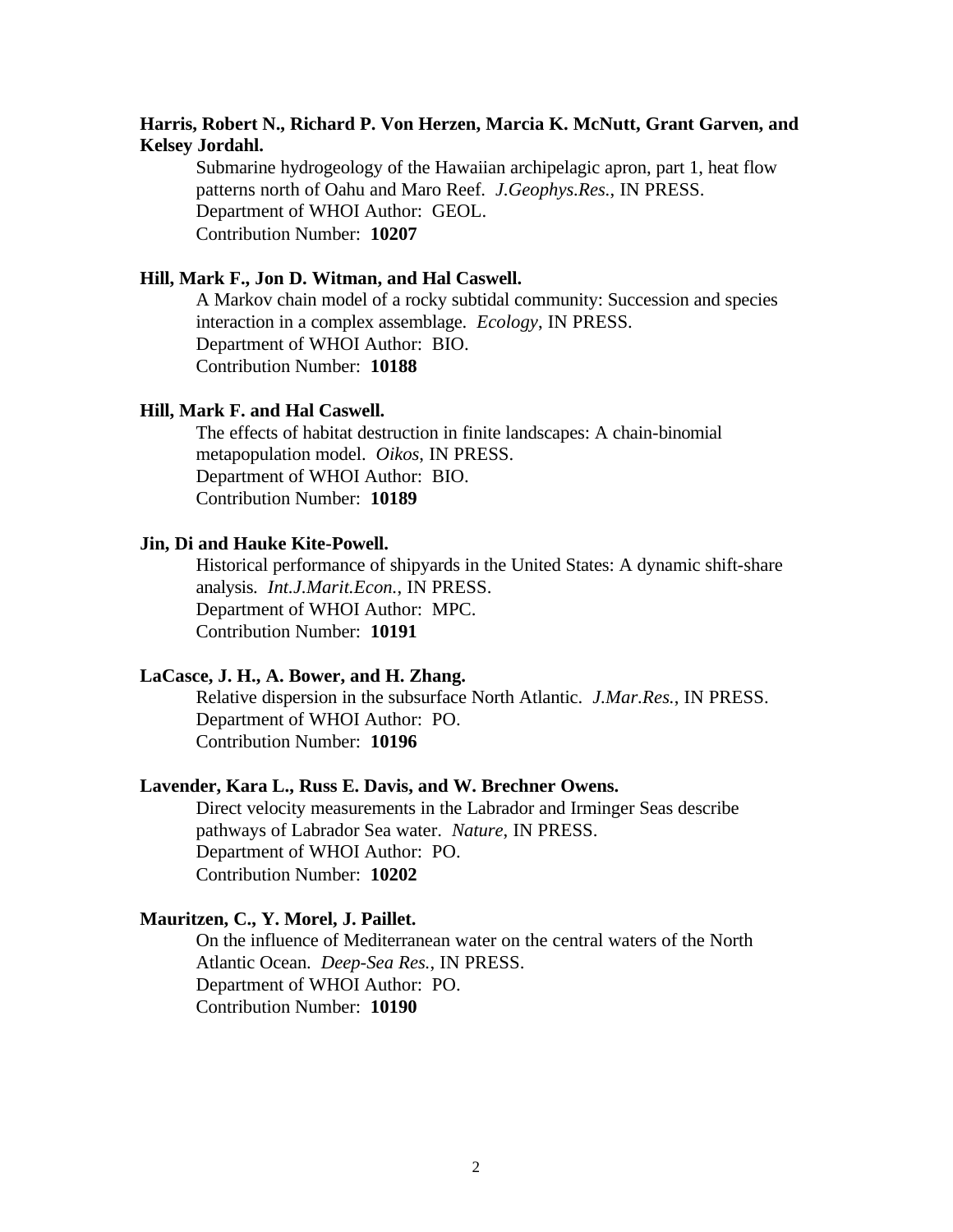#### **Medovaya, M., D. E. Waliser, R. A. Weller, and M. J. McPhaden.**

A method of assessing the integrity of ocean buoy shortwave observations under operating conditions. *J.Atmos.Ocean.Technol.*, IN PRESS. Department of WHOI Author: PO. Contribution Number: **10195**

## **Miller, Patrick J. O., Nicoletta Biassoni, Amy Samuels, and Peter L. Tyack.**

Humpback whales sing longer songs when exposed to LFA sonar. *Nature*, IN PRESS. Department of WHOI Author: BIO. Contribution Number: **10192**

#### **Preisig, James C. and Mark P. Johnson.**

Signal detection for communications in the underwater acoustic environment. *IEEE J.Oceanic Eng.*, IN PRESS. Department of WHOI Author: AOPE. Contribution Number: **10193**

## **Reddy, C. M., L. J. Heraty, B. D. Holt, N. C. Sturchio, T. I. Eglinton, N. J. Drenzek, L. Xu, J. L. Lake, and K. A. Maruya.**

Stable chlorine isotopic compositions of aroclors and aroclor-contaminated sediments. *Environ.Sci.Technol.*, IN PRESS. Department of WHOI Author: MCG. Contribution Number: **10194**

#### **Sheremet, Vitalii A.**

Western boundary current leaping across a gap in a ridge. *J.Phys.Oceanogr.*, IN PRESS. Department of WHOI Author: PO. Contribution Number: **10200**

#### **Solow, Andrew R. and Laura Moore.**

Evidence of increasing intensity of US landfalling hurricanes, 1899-1998. *Nature*, IN PRESS. Department of WHOI Author: MPC. GEOL. Contribution Number: **10201**

#### **Sundermeyer, Miles and James R. Ledwell.**

Lateral dispersion over the continental shelf: Analysis of dye-release experiments. *J.Geophys.Res.*, IN PRESS. Department of WHOI Author: AOPE. Contribution Number: **10209**